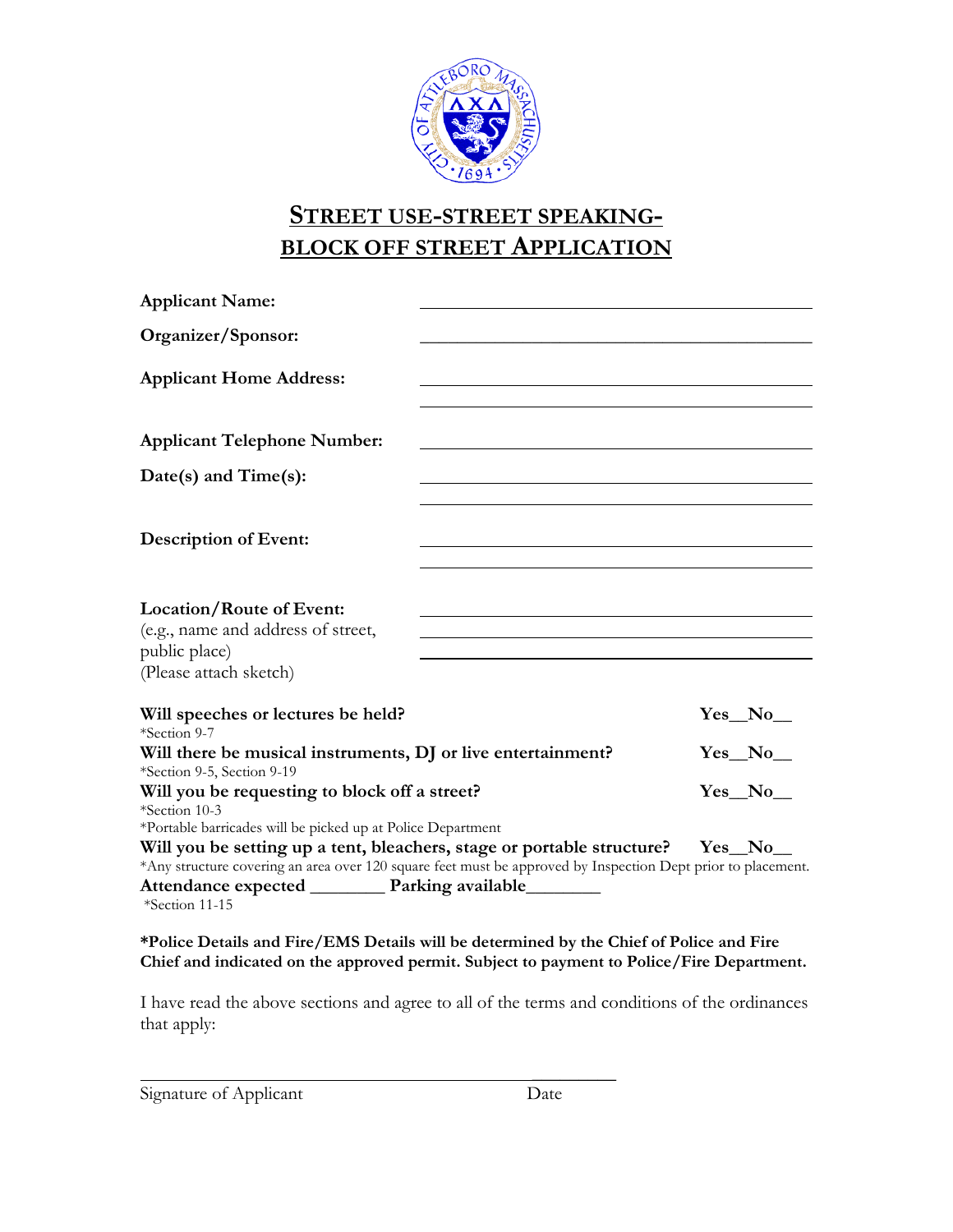

## Section 9-5 Public Entertainment (Amended 6/7/94)

9-5.1 No public entertainment, including but not limited to a carnival, circus, carousel, ferris wheel, theatrical exhibition, public show or public dance, to which admission is obtained upon payment of money or upon the delivery of any valuable thing, shall be held in the City of Attleboro unless a license has been granted. Each such license shall state the date and place where such public entertainment will take place and the hours of starting and finishing, and no such activity shall be held on Sunday without a Sunday license. Applicants who will conduct such Public Entertainment where they also have an alcoholic beverage or other license issued by the Board of Licenses will make application to the Board of Licenses.

This ordinance shall be effective upon adoption.

9-5.2 No such license shall be required for public entertainment by religious societies in the usual place of worship for a religious or charitable purpose, or for entertainment given in school buildings by or for

the benefit of the pupils thereof and under the supervision of the principal or teacher in charge of the school classes, or for entertainment given in a private dwelling except in apartments thereof having a seating capacity of four hundred or more, or to enterprises required to be licensed under General Laws Chapter 140, Section 183A.

9-5.3 No license shall be issued hereunder for a traveling carnival, circus or other such traveling amusement which does not have its principle place of business within the Commonwealth unless the licensee certifies that he has provided by insurance for the payment of compensation and the furnishing of other benefits under General Laws Chapter 152, as amended, to all persons to be employed by said licensee, and that such insurance shall continue in full force and effect during the term of the license, and unless the licensee further certifies that he has obtained a policy of public liability insurance in the amount of at least twenty-five thousand dollars to pay any claims or judgments rendered against the licensee in favor of patrons or others to recover damages resulting from the negligence of the licensee.

#### Section 9-7 Public Street Speaking

9-7.1 No political rally, religious meeting, speech or lecture shall be held or delivered in any public square, street or way unless a permit therefore has been granted by the Mayor and recorded by the City Clerk. The Police Chief shall be notified of any such permit.

9-7.2 Said permit shall state the time and place where such activity will be held, and shall be shown to any police officer upon his request. Said permit may be revoked at once by the Police Chief, or in

his absence, the Acting Chief, if in his judgment the safety and welfare of the City demand it.

9-7.3 The fee for such permit shall be established by ordinance.

#### Section 9-19 Playing Musical Instruments

No person shall play or perform on any musical instrument in any street or public place within the City between the hours of 9:30 p.m. and 6:00 a.m. nor on Sundays, except upon the written permit of the Police Chief or other officer in charge of the Police Department. The words "Musical Instrument" herein shall be construed to include a drum.